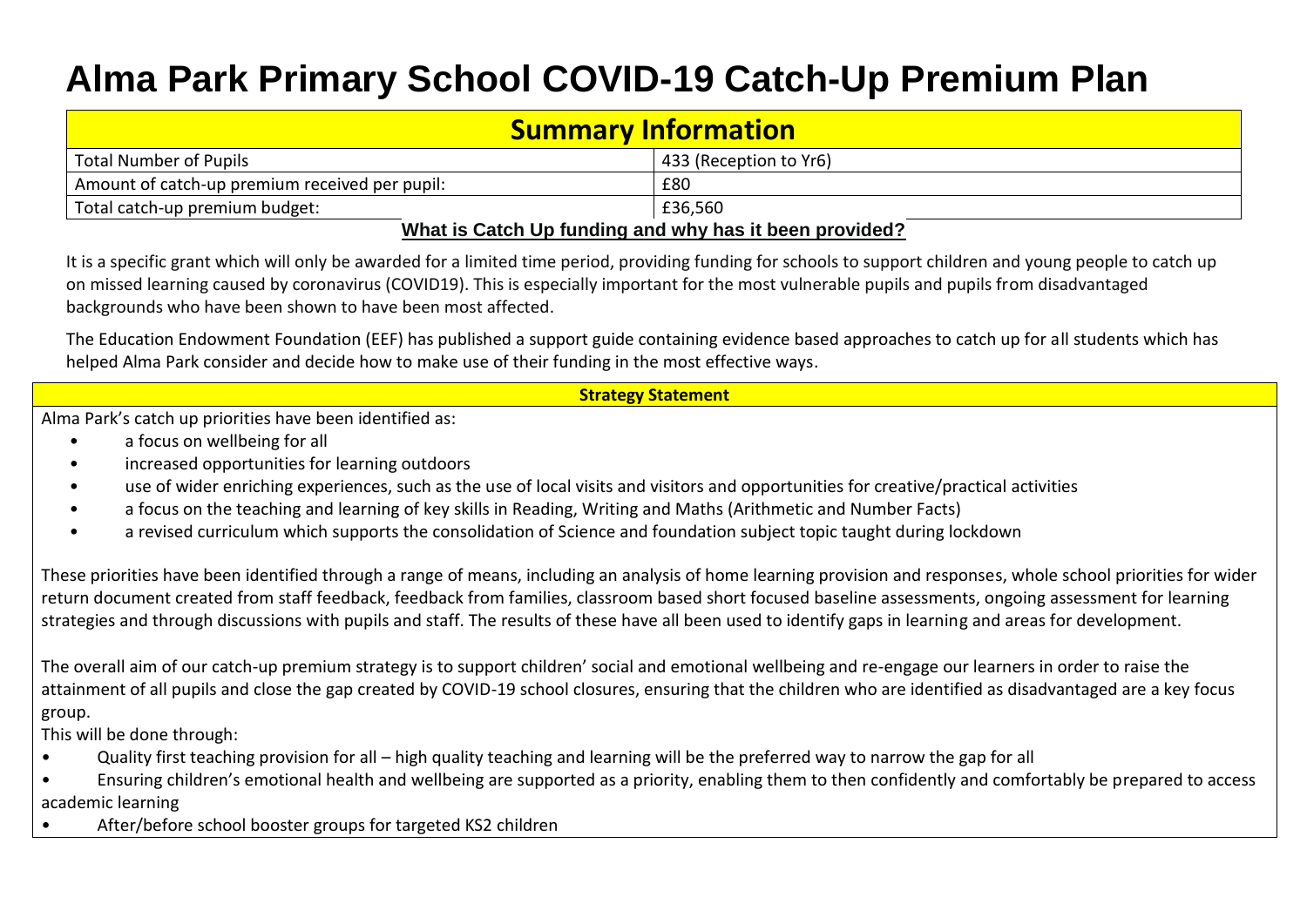- External National Tutoring Programme provision online tutoring for targeted KS2 children
- Extra sessions on Reading Eggs/Express/Times Tables Rockstars/Mathletics/Spelling programme/Phonics
- Use of ready prepared materials with a small target group of children re identified gaps in learning
- Sharply focused pick up sessions with target children (number facts to 10/quick daily read/handwriting/key spellings/Target Times table/phonics)
- Use of the outdoors/trips/visits to support learning and engage our learners
- Creativity focus days to motivate and engage children

• Curriculum long term planning updates for Science/Computing and the foundation subjects which ensure gaps in provisions are identified and key learning planned into existing matched topics.

## **Barriers to Future Attainment**

|              | Academic barriers: current levels in core subjects - low % of children achieving ARE, low % of children achieving ARE across 3 core areas, % of New to English  |  |  |  |  |  |
|--------------|-----------------------------------------------------------------------------------------------------------------------------------------------------------------|--|--|--|--|--|
|              | learners in each classroom, % of children new to AP with limited previous school experiences/confidence with basic skills, % of children with specific learning |  |  |  |  |  |
|              | needs, decrease in % of children making expected progress over time, % of PP children achieving ARE in core subjects at end of KS1/KS2                          |  |  |  |  |  |
| $\mathbf{A}$ | Reading is a school priority, with many of our children at levels below that expected for their age nationally. This gap has furthered increased as a result of |  |  |  |  |  |
|              | Covid 19/lockdown periods. Although reading opportunities were delivered through our home learning provision, many children did not have access to              |  |  |  |  |  |
|              | books at home, or the opportunity to discuss and reflect on the content of their reading/clarify unknown language and respond and discuss a variety of          |  |  |  |  |  |
|              | questions around the text. Feedback from many families also showed that trying to manage working from home and support their children with their                |  |  |  |  |  |
|              | home learning was a challenge.                                                                                                                                  |  |  |  |  |  |
| $\mathbf{B}$ | Our approach to writing in school is through the Talk4Writing model, which is heavily based on shared talk/generating and collecting language, sharing          |  |  |  |  |  |
|              | ideas and modelling of skills from the teacher prior to the children working on their own pieces of writing. Our home learning provision provided writing       |  |  |  |  |  |
|              | opportunities and modelling of ideas/skills but analysis of activities returned by children during lockdown periods showed that although some children were     |  |  |  |  |  |
|              | writing, their writing was often short and lacking in detail and fluency. Many children did not return any written pieces and as a result, standards in writing |  |  |  |  |  |
|              | and motivation to write/writing fluency/stamina have all suffered.                                                                                              |  |  |  |  |  |
| $\mathbf{C}$ | Our approach in Maths is based on the Concrete/Pictorial/Abstract(CPA) model in which children are initially encouraged to use Math's manipulatives to          |  |  |  |  |  |
|              | develop and secure their understanding of Math's concepts prior to moving onto pictorial, then abstract ways of learning. Although home learning provision      |  |  |  |  |  |
|              | was planned with modelled examples of equipment that could be used at home (pasta/marbles/beads/beans etc) much or our provision was based on the               |  |  |  |  |  |
|              | pictorial and abstract ways of learning. As a result, gaps in knowledge have been identified and many basic skills in Arithmetic (number bond facts/times       |  |  |  |  |  |
|              | tables/calculation strategies in the four areas of number) have been either lost or need revisiting/practice and consolidation.                                 |  |  |  |  |  |
| D            | Learning across the curriculum in other subjects, such as Science, Art and D+T, which are based on practical elements and require a range of resources,         |  |  |  |  |  |
|              | (some specialized to particular topics) were not able to be delivered in this way over lockdown/periods of home learning. This has resulted in a lack of        |  |  |  |  |  |
|              | opportunity for many children to continue to develop and apply skills such as cutting, sticking, measuring, considering use of materials, choosing and using    |  |  |  |  |  |
|              | equipment as well as social skills (e.g. co-operating with others, discussion and turn taking) and personal attributes (e.g. perseverance, resilience,          |  |  |  |  |  |
|              | independence and creativity). Knowledge based content and subject specific skills progression has also been missed by some learners.                            |  |  |  |  |  |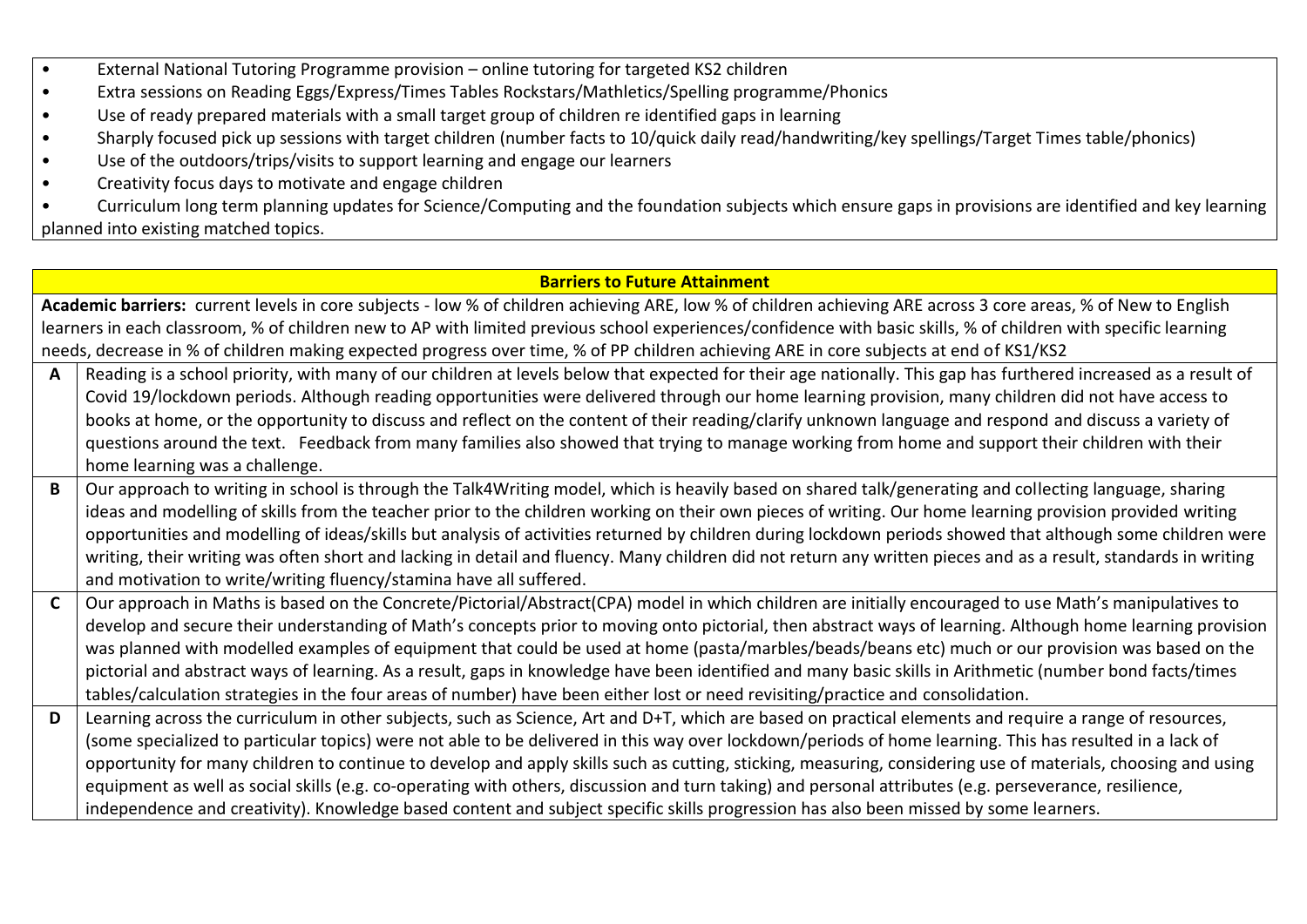|   | <b>Additional Barriers</b>                                                                                                                                                                |  |  |  |  |  |
|---|-------------------------------------------------------------------------------------------------------------------------------------------------------------------------------------------|--|--|--|--|--|
|   | Analysis of home learning and feedback from family welfare calls identified that a significant number of children struggled to access the home learning                                   |  |  |  |  |  |
|   | provision due to a range of factors, resulting in increased gaps in learning between peers across a range of subjects and with a range of skills.                                         |  |  |  |  |  |
|   | Feedback from staff and children identified a number of areas of concern including:                                                                                                       |  |  |  |  |  |
|   | Increased use of screen time for home learning while out of school and lack or home resources resulting in decreased opportunities for hands on,<br>practical and creative based learning |  |  |  |  |  |
|   | Reduced use of the outdoors for activities and physical exercise                                                                                                                          |  |  |  |  |  |
|   | Greatly limited opportunities for enriching experiences such as visits and visitors                                                                                                       |  |  |  |  |  |
| G | Feedback from children and staff indicated that due to the isolating nature of lockdown, the importance of time to reconnect with others and school was a                                 |  |  |  |  |  |
|   | priority.                                                                                                                                                                                 |  |  |  |  |  |

| <b>Planned Expenditure</b>                                                       |                                                                                                                                                                                                                                                                                                    |                                                                             |                      |                      |                                                                |  |  |
|----------------------------------------------------------------------------------|----------------------------------------------------------------------------------------------------------------------------------------------------------------------------------------------------------------------------------------------------------------------------------------------------|-----------------------------------------------------------------------------|----------------------|----------------------|----------------------------------------------------------------|--|--|
| <b>Quality of teaching for all</b>                                               |                                                                                                                                                                                                                                                                                                    |                                                                             |                      |                      |                                                                |  |  |
| Action (Intent)                                                                  | Approach (implementation)                                                                                                                                                                                                                                                                          | cost                                                                        | Impact when reviewed | <b>Staff</b><br>lead | When will you<br>review this?                                  |  |  |
| Key skills for Writing identified<br>for each year group                         | INSET for staff to identify key skills for writing<br>which need to be prioritised and practiced.<br>Used as basis for planning daily short burst<br>writing opportunities and foci for grammar<br>and sentence level work.                                                                        |                                                                             |                      | Khu                  | Termly through<br>moderation<br><b>INSET and book</b><br>looks |  |  |
| Reading Scheme for whole<br>school approach                                      | Purchase of Cracking Comprehension Scheme<br>Yr1 to 6<br>Staff INSET to look at scheme and delivery.<br>Weekly shared reading sessions for each class<br>based on sharing text/clarifying<br>vocabulary/discussing questions/locating<br>evidence in the text and modeling and sharing<br>answers. | £884 for<br>scheme and<br>1 year's<br>subscription<br>to online<br>platform |                      | <b>KHu</b>           | Termly - book<br>look and<br>reading walk                      |  |  |
| Short focused skills teach and<br>$practive -$<br>spellings/counting/handwriting | Target children identified in each class (whole<br>school) for quick 5/10 min sessions over the<br>week. TA supported                                                                                                                                                                              |                                                                             |                      | KHu/JB<br>All Staff  | Half termly                                                    |  |  |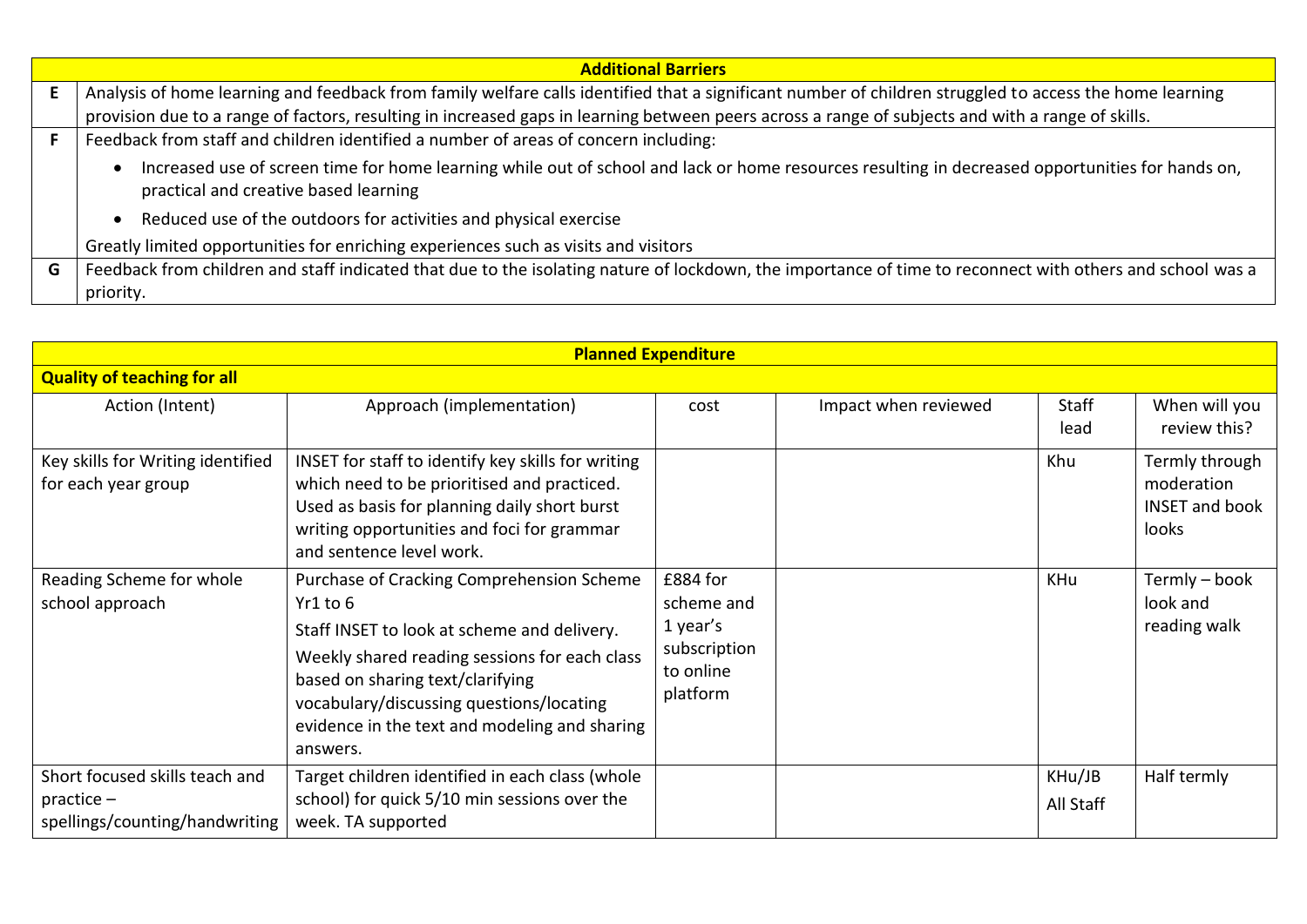| <b>Curriculum Prioritisation</b> | INSET and year group meeting to look at        |  | <b>JB</b>            | July and end of |
|----------------------------------|------------------------------------------------|--|----------------------|-----------------|
| documents used in Maths and      | Maths Prioritisation documents. Teachers to    |  |                      | terms 2021/22   |
| key learning identified          | evaluate learning re current class against     |  |                      |                 |
|                                  | these and develop a focused plan for key       |  |                      |                 |
|                                  | learning in Maths for Summer term.             |  |                      |                 |
|                                  | INSET to feed this information into 2021/22    |  |                      |                 |
|                                  | long term plans for Maths to ensure skills     |  |                      |                 |
|                                  | progression and continued focus on             |  |                      |                 |
|                                  | consolidation of previous learning and         |  |                      |                 |
|                                  | identifying and teaching of next steps.        |  |                      |                 |
|                                  | Ready to Progress materials used for lessons   |  |                      |                 |
|                                  | with a focus on paired talk and use of         |  |                      |                 |
|                                  | concrete apparatus to model and explore        |  |                      |                 |
|                                  | taught concepts. Whole class floor books used  |  |                      |                 |
|                                  | to record activities and feedback notes.       |  |                      |                 |
| Phonics                          | EYFS/KS1 - increase daily phonics session to   |  | Khu + staff          | End of each     |
|                                  | twice daily                                    |  |                      | term            |
| NELI language intervention       | EYFS - assessment of children for the NELI     |  | KHu +                | End of 20 week  |
|                                  | programme.                                     |  | staff                | sessions        |
|                                  | The Nuffield Early Language Intervention       |  |                      |                 |
|                                  | (NELI) will be used to improve listening,      |  |                      |                 |
|                                  | narrative and vocabulary skills.               |  |                      |                 |
| Daily read/counting              | Each class to ensure a daily whole class       |  | $KHu/JB +$           | Termly          |
|                                  | read/counting/times tables activity            |  | class                |                 |
|                                  |                                                |  | teachers             |                 |
| Science 2 year planning cycle    | Science Coordinator to audit topics covered    |  | $MM +$               | ongoing         |
| in place to ensure curriculum    | over lockdown and impact on subject            |  | class                |                 |
| coverage                         | knowledge and skills. Identify areas of missed |  | teachers             |                 |
|                                  | learning and adjust long term plan to address. |  |                      |                 |
|                                  | Staff INSET to support with this               |  |                      |                 |
|                                  |                                                |  | Total budgeted cost: | £884            |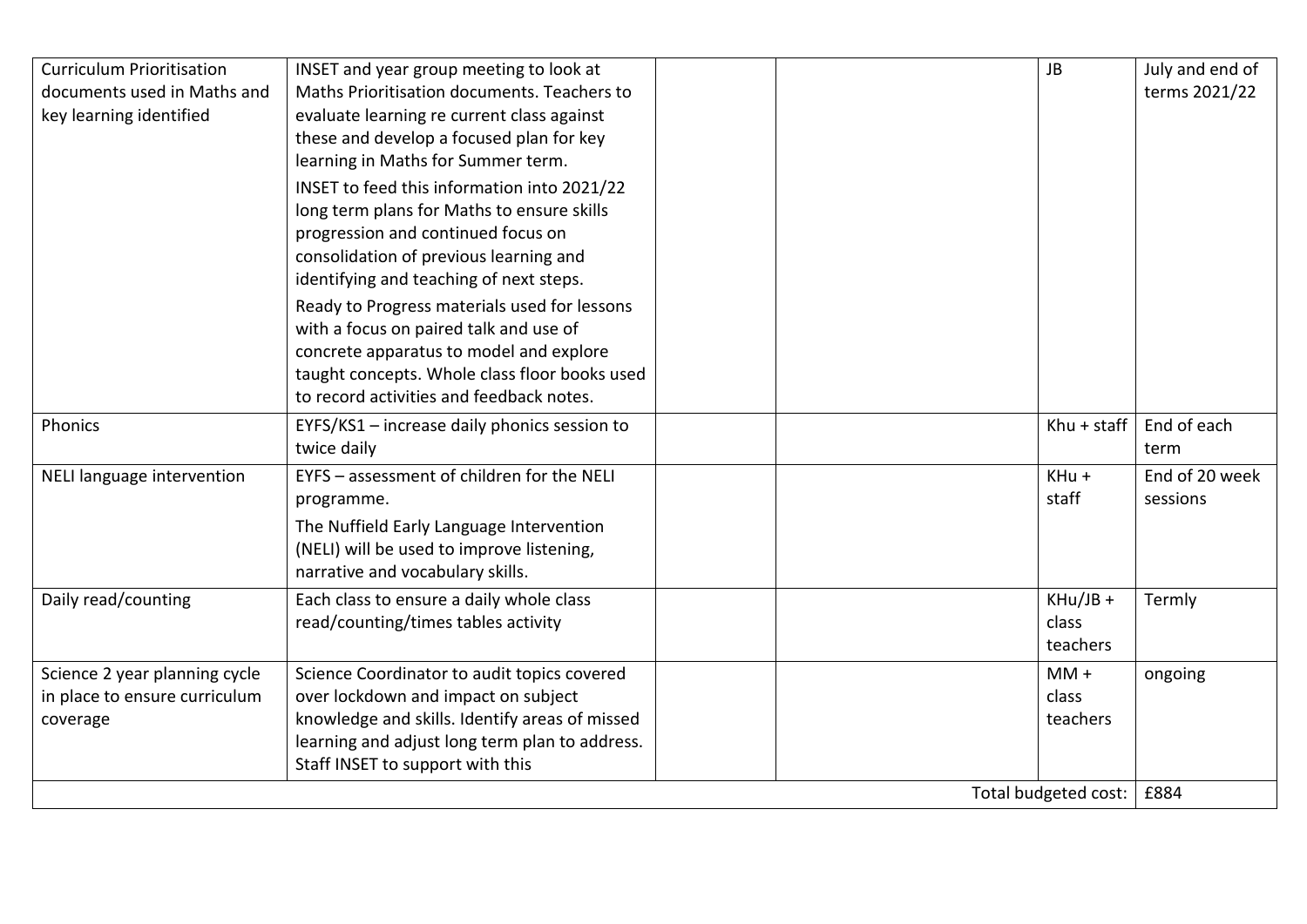| <b>Targeted Support</b>                                  |                                                                                           |        |                      |                   |                |
|----------------------------------------------------------|-------------------------------------------------------------------------------------------|--------|----------------------|-------------------|----------------|
| Action (Intent)                                          | Approach (implementation)                                                                 | cost   | Impact when reviewed | Staff             | When will you  |
|                                                          |                                                                                           |        |                      | lead              | review this?   |
| Increased opportunity for                                | Yr1 to Yr6                                                                                | £2865  |                      | JB + class        | Half termly    |
| targeted children to access<br>online learning platforms | Purchase of 3 x laptop charging trolleys (1 x                                             | £649   |                      | teachers          |                |
| reading eggs/eggspress/                                  | Yr1/2, 1 x Yr3/4, 1 x Yr5/6) and 45 sets of<br>headphones to support target children with |        |                      |                   |                |
| <b>Times Tables</b>                                      | extra daily sessions (10/15 min) on these                                                 |        |                      |                   |                |
| Rockstars/Matheltics                                     | learning platforms. Yr1 to 6                                                              |        |                      |                   |                |
| <b>Online NTP tutors</b>                                 | Targeted 1:3 for 15 x 1hr online sessions,                                                |        |                      | <b>JB</b>         | End of each 15 |
|                                                          | Summer Term 2021                                                                          |        |                      |                   | week block     |
|                                                          | $Yr6 - 4$ groups, 1:3 for Reading                                                         | £525   |                      |                   |                |
|                                                          | Yr5 - 4 groups, 1:3 for Reading and 3 groups,<br>1:3 for Maths                            | £1,286 |                      |                   |                |
|                                                          |                                                                                           |        |                      |                   |                |
|                                                          | Targeted 1:1 Maths, 15 x 1hr online sessions,                                             |        |                      |                   |                |
|                                                          | 2021/22                                                                                   |        |                      |                   |                |
|                                                          | Yr5 and 6 - Autumn 2021 + Spring 2022 (30                                                 | £2460  |                      |                   |                |
|                                                          | places)                                                                                   | £2460  |                      |                   |                |
|                                                          | Yr3 + 4 - Spring 2022 + Summer 2022 (30                                                   |        |                      |                   |                |
|                                                          | places)                                                                                   |        |                      |                   |                |
| In school sharply focused<br>pick up sessions for target | Nursery to Yr6, target children identified for<br>small group focused teaching for        |        |                      | JB/KHu +<br>staff | Half termly    |
| groups:                                                  | reading/phonics/handwriting/number facts and                                              |        |                      |                   |                |
| Phonics                                                  | arithmetic skills/times tables during the school                                          |        |                      |                   |                |
| Reading                                                  | day.                                                                                      |        |                      |                   |                |
| <b>Times tables</b>                                      | Teacher and TA led                                                                        |        |                      |                   |                |
| Number facts                                             |                                                                                           |        |                      |                   |                |
| Handwriting/Spelling                                     |                                                                                           |        |                      |                   |                |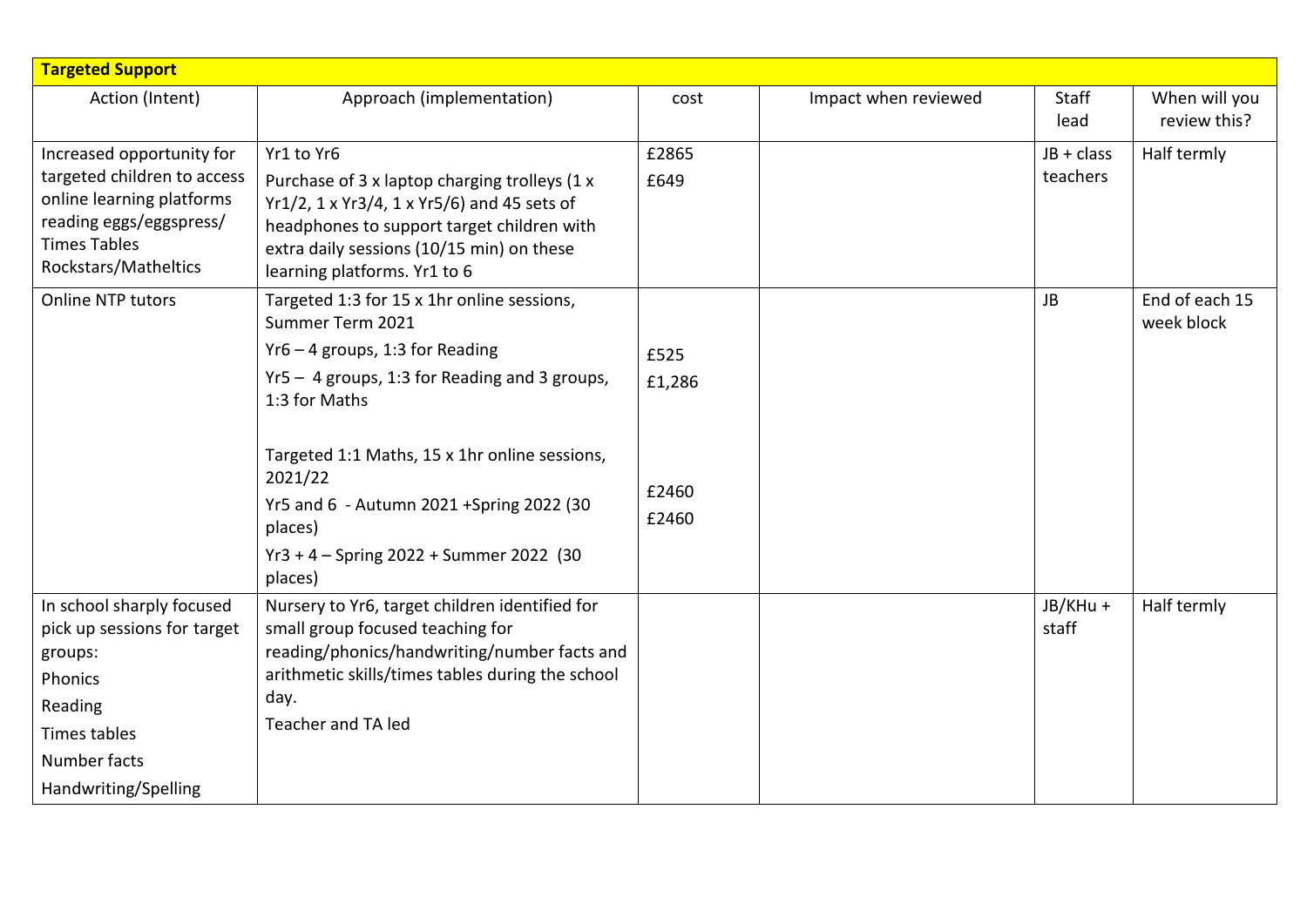| After/before school target<br>groups | Target children identified for extra support with<br>specific areas re Reading/Maths – groups of<br>around 6 to 8 children, led by either Teacher or<br><b>TA</b><br>$Yr6$ – Maths x 2 groups – 5 weeks, 1 x Reading<br>group 9 weeks<br>Yr5 - Reading and Maths x 3 groups 5 weeks<br>Yr4 - Reading x 2 groups, Maths x 2 6 weeks<br>Yr3 – Reading x 2 groups, Maths x 2 groups 6<br>weeks | £200<br>£300<br>£120<br>£480                  |  | JB         | End of each<br>block of<br>provision |
|--------------------------------------|---------------------------------------------------------------------------------------------------------------------------------------------------------------------------------------------------------------------------------------------------------------------------------------------------------------------------------------------------------------------------------------------|-----------------------------------------------|--|------------|--------------------------------------|
| <b>Additional staffing</b>           | Temporary contract for TA3/4 to support<br>targeted interventions - either to lead or to<br>release class teacher to deliver                                                                                                                                                                                                                                                                | Approx<br>£11,000 per<br>year for 15<br>hours |  | <b>SLT</b> |                                      |
| Total budgeted cost:                 |                                                                                                                                                                                                                                                                                                                                                                                             |                                               |  | £22,345    |                                      |

| <b>Other Approaches</b>                                         |                                                                                                                                                                                                        |                                                                                            |                      |                      |                               |  |
|-----------------------------------------------------------------|--------------------------------------------------------------------------------------------------------------------------------------------------------------------------------------------------------|--------------------------------------------------------------------------------------------|----------------------|----------------------|-------------------------------|--|
| Action (Intent)                                                 | Approach (implementation)                                                                                                                                                                              | cost                                                                                       | Impact when reviewed | <b>Staff</b><br>lead | When will you<br>review this? |  |
| Day per half term for<br>creativity focus                       | Pupil voice - decide which creative/practical<br>activities the class would like to do and create<br>choice list.<br>1 day per half term for the class to carry out<br>their chosen creative activity. | Up to £1000<br>per term x 3<br>for whole<br>school<br>resources to<br>$support =$<br>£3000 |                      | $SLT +$<br>SM/AF     | end of each half<br>term      |  |
| Local area used for<br>visits/visits planned 2 per<br>half term | List created of local places for class visits to<br>support/enrich teaching and learning.<br>Each year group to plan for 2 per half term                                                               |                                                                                            |                      | $SLT +$<br>SM/AF     | Termly                        |  |
| Weekly outdoor lesson                                           | Weekly opportunities to be planned for to learn<br>outside e.g.                                                                                                                                        |                                                                                            |                      | SM/AF                | Half termly                   |  |